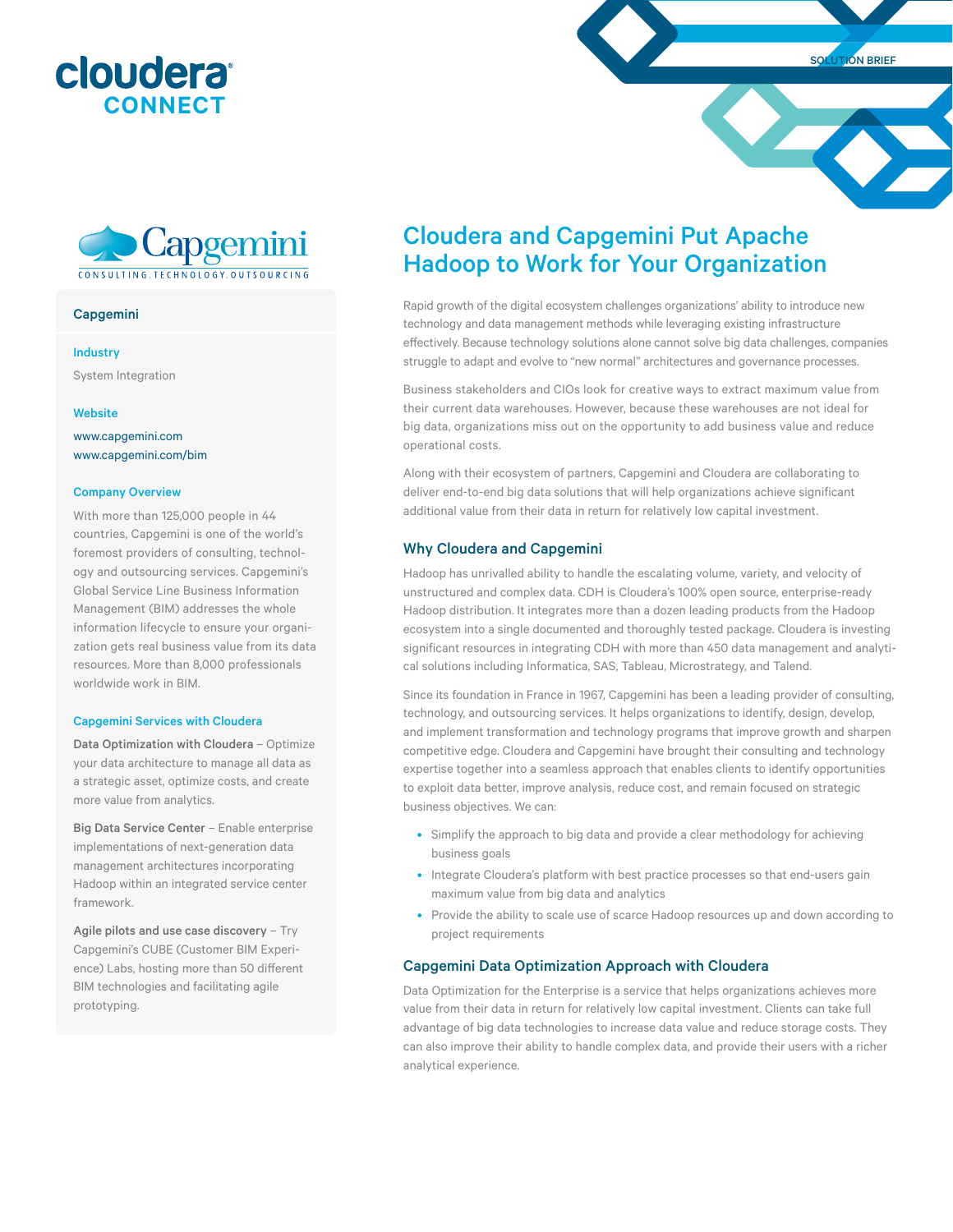# cloudera

# Cloudera Enterprise Benefits Stores and Analyzes Any Type of Data

- Leverage the full power of your data to achieve pervasive analytics, increase business visibility, and reduce costs
- Bring diverse users and application workloads to a single, unified pool of data on common infrastructure; no data movement required

# Enterprise Approach

- Compliance-ready perimeter security, authentication, granular authorization, and data protection through encryption and key management
- Enterprise-grade data auditing, data lineage, and data discovery

### Industry-Leading Management and Support

- Best-in-class holistic interface that provides end-to-end system management and zero-downtime rolling upgrades
- Open platform ensures easy integration with existing systems
- Open source to achieve stability, continuous innovation, and portability

# Capgemini Benefits

- End-to-end capability The breadth of Capgemini's services means we can address the entire chain of command: our consultants talk transformation strategy with CxOs, then BIM experts translate the strategy into solutions.
- Industry expertise We can build the Big Data strategy that your organization needs because we understand your business
- Outsourcing options We can host solutions in whatever way you choose, including via aggregated cloud services.
- Rightshore® You can benefit from our offshore centers (especially in India), not only as delivery engines but also as R&D innovation centers.
- Big Data focus A top priority for Capgemini, BIM is tackled at global level, allowing us to achieve thought leadership and practical excellence that are acknowledged by our partners and clients alike.

By combining its own methodologies and approaches with Cloudera's expertise in optimizing data warehouse architectures, Capgemini can help clients plan the execution of their big data strategy in both business and IT terms. The big data Transformation Roadmap typically includes an information future state architecture and roadmap; a data asset architecture and roadmap; global standards and process recommendations; resource and project plans designed to deliver early benefits to business users; a business case for data optimization and investment; and sizing, configuration, scope, and licensing suggestions.

# Capgemini's Big Data Service Center Framework

Capgemini's big data Service Center framework helps big data projects deliver value, leveraging Capgemini's Rightshore® approach. The framework defines the governance, processes, and agile organization that these projects need. It integrates Capgemini, Cloudera, and client people into an agile, high-performing, cost-optimized delivery and support engine to execute the big data Transformation Roadmap. The resultant big data Service Center engages with business and IT teams to deliver meaningful insights, when and where they're needed.



The big data Service Center framework delivers all these benefits:

- Business alignment Align information strategy to business objectives
- Scalable demand management and flexible resourcing Expand and contract the development force, and bring in specialist expertise, to match changing requirements
- Business intelligence (BI) environment review and improvement Build on existing data warehouses to create hybrid architectures integrating Hadoop
- Data analyst SWAT teams Set up and deliver specific use case discovery task forces: identify the most relevant opportunities for competitive advantage
- Strategy and innovation Define, drive and adjust big data strategy, taking into account new insights gained from big data, and shaping innovative business models around, for example, data monetization